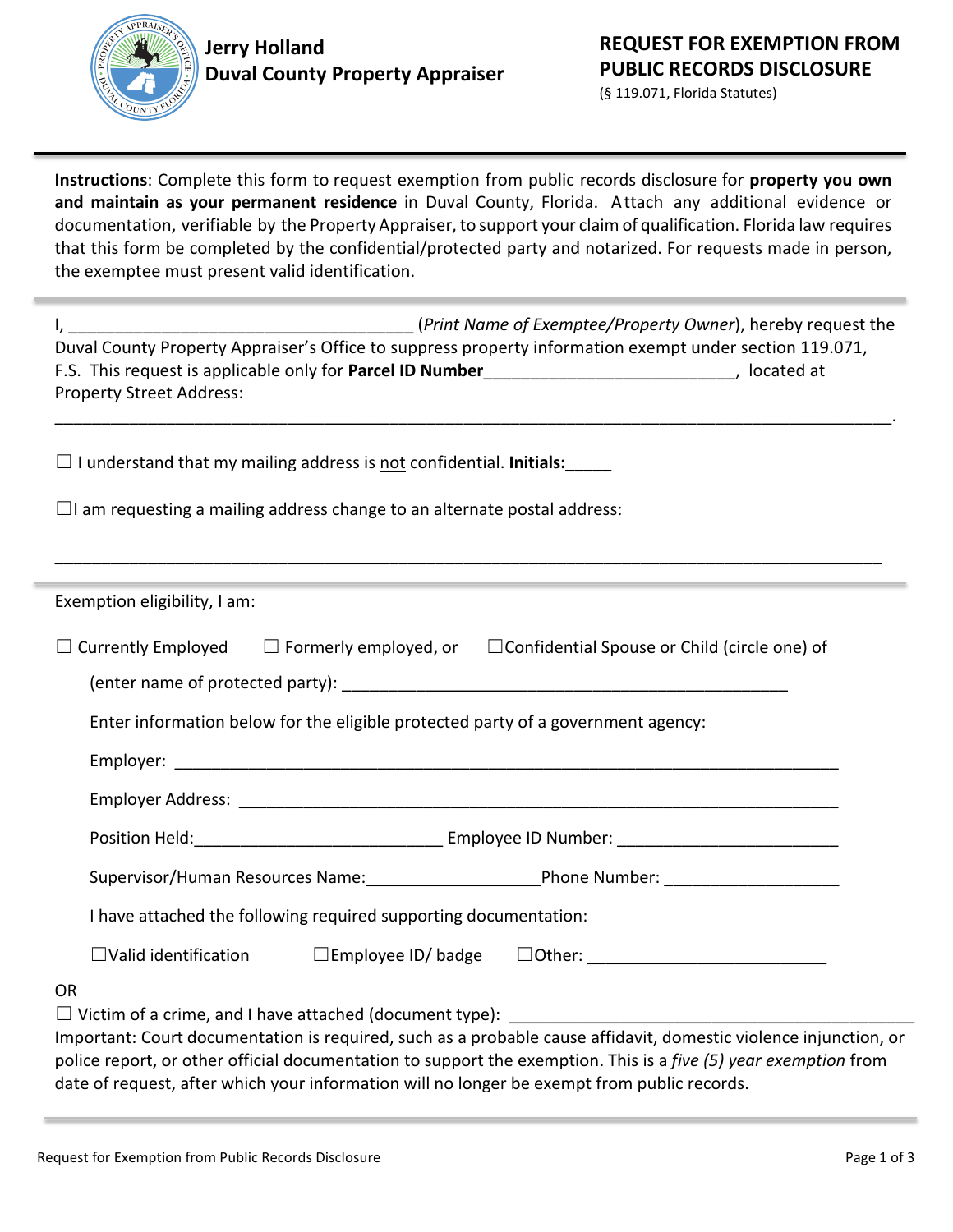The **qualifying category** for my **primary residence** under Chapter 119.071(4)(d) 2., is part:

☐a. Active or Former **Law Enforcement** (Sworn or Civilian), **Correctiona**l or **Probation Officers**, **Investigators** with **Department of Children and Families**, **Department of Revenue or Local Government** revenue collection personnel, including child support enforcement

☐b. Active or Former **Department of Financial Services** non-sworn investigative personnel

☐c. Current or Former **Office of Financial Regulation's Bureau of Financial Investigations**

☐d. Current or Former **Firefighters**

☐e. Current or Former **Justice or Judge** (Circuit County, District, Supreme)

☐f. Current or Former **State Attorney** (or Assistant) or **State Prosecutor** (or Assistant)

☐g. Current **General / Special Magistrates\*, Compensation Claim Judge\*,** or **Administrative Law Judges\*** (Division of Administrative Hearings) **Child Support Enforcement Hearing Officer\***

☐h. Current or Former **Human Resources, Labor /Employee Relations of Assistant Directors or Assistant Managers,** of a local government agency or water management district

☐i. Current or Former **Code Enforcement Officer**

☐j. Current or Former **Guardian ad litem** as defined in s. 39.820

☐k. Current or Former **Juvenile Probation, Detention Officers** or **Supervisors** and othersimilar, **Human and Social Service Counselors**

☐l. Current or Former **Public Defenders**, **Criminal Conflict, Civil Regional Counsel** (or Assistants)

☐m. Current or Former **Investigator/Inspector** of **Department of Business & Professional Regulation**

☐n. Current **County Tax Collector** \*

☐o. Current or Former **Department of Health**

☐p. Current or Former **Impaired Practitioner Consultants**

☐q. Current or Former **Emergency Medical Technicians** or **Paramedics**

☐r. Current or Former **Office of Inspector General** personnel or internal audit department

☐s. Current or Former Managers/Supervisors, Nurses, Clinical Employees of an **Addiction Treatment Facility** (County Government or Agency thereof)

 $\Box$ t. Current or Former Managers/Supervisors, Nurses, Clinical Employees of a **Child Advocacy Center/ Child Protection Team** *§*39.303, *§*39.3035 (2), (3))

☐u. Current or Former Staff of **Domestic Violence Centers** certified by **Department of Children and Families**

☐**Victim of a Crime** –Exempted for *5 years* from date of request, see *§119.071(2)(j)1*

☐**United States Attorney, United States Judge-District or Court of Appeals, United States Magistrate** I hereby affirm that I have made reasonable efforts to protect the information for which I am requesting exemption from being accessible through other means available to the public*.* \_\_\_\_\_\_\_\_**Initial here** *§119.071(5)(i)*

☐**Active Private Investigator, Private Security** and **Repossession** Services– Class "C," "CC," "E," "EE" Licensee *§493.6122*

☐ **Other, Specify:\_\_\_\_\_\_\_\_\_\_\_\_\_\_\_\_\_\_\_\_\_\_\_\_\_\_\_\_\_\_\_\_\_**